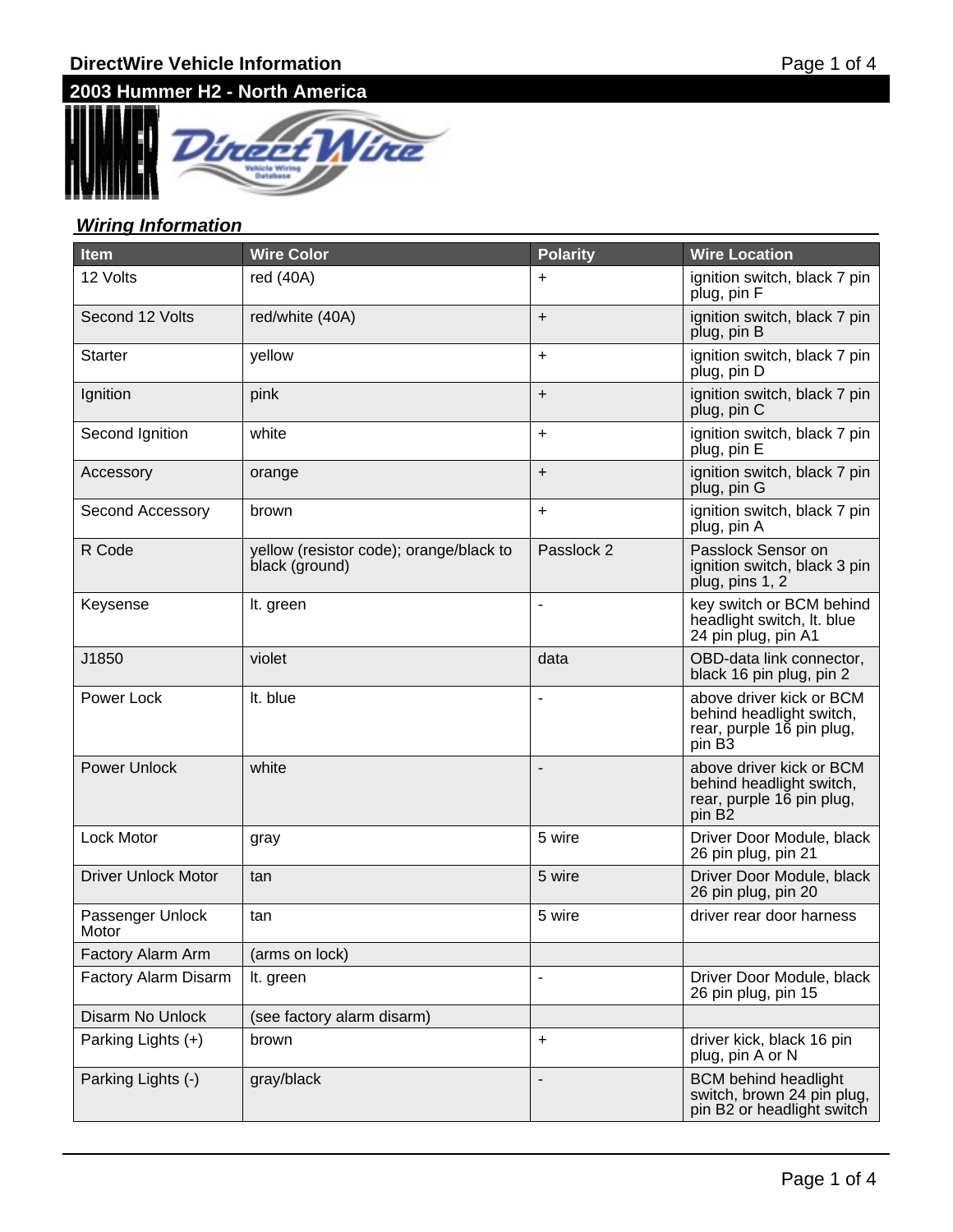### **DirectWire Vehicle Information**

# **2003 Hummer H2 - North America**



| <b>Item</b>                        | <b>Wire Color</b>     | <b>Polarity</b>          | <b>Wire Location</b>                                                                                    |
|------------------------------------|-----------------------|--------------------------|---------------------------------------------------------------------------------------------------------|
| Hazards                            | white                 |                          | hazard switch, black 8 pin<br>plug, pin H                                                               |
| Turn Signal (Left)                 | dk. green             | $\ddot{}$                | turn signal switch, black 8<br>pin plug, pin C                                                          |
| Turn Signal (Right)                | It. green             | $\ddot{}$                | turn signal switch, black 8<br>pin plug, pin A                                                          |
| Headlight                          | white                 | $\overline{a}$           | headlight switch or BCM<br>behind headlight switch,<br>It. blue 24 pin plug, pin<br>A12                 |
| AutoLights                         | dk. green             | $-$ (off)                | headlight switch or BCM<br>behind headlight switch,<br>brown 24 pin plug, pin A8                        |
| Reverse Light                      | It. green             | $\ddot{}$                | <b>BCM</b> behind headlight<br>switch, black 6 pin plug,<br>pin F                                       |
| Left Front Door<br>Trigger         | gray/black            | $\overline{\phantom{a}}$ | Driver Door Module, black<br>26 pin plug, pin 18                                                        |
| <b>Right Front Door</b><br>Trigger | black/white           | -                        | Passenger Door Module,<br>black 26 pin plug, pin 5                                                      |
| Left Rear Door<br>Trigger          | It. blue/black        | $\overline{\phantom{a}}$ | <b>BCM</b> behind headlight<br>switch, rear, violet 16 pin<br>plug, pin A3 or above<br>driver kick      |
| <b>Right Rear Door</b><br>Trigger  | It. green/black       | ۰                        | <b>BCM</b> behind headlight<br>switch, rear, violet 16 pin<br>plug, pin A2 or above<br>driver kick      |
| Dome Light                         | gray/black            | +                        | <b>BCM</b> behind headlight<br>switch, black 6 pin plug,<br>pin E                                       |
| Trunk/Hatch Pin                    | pink/black            | -                        | <b>BCM</b> behind headlight<br>switch, rear, violet 16 pin<br>plug, pin A1 or above<br>driver kick      |
| Tachometer                         | white                 | ac                       | instrument cluster, gray<br>24 pin plug, pin A5 or<br>PCM next to battery,<br>green 80 pin plug, pin 10 |
| <b>Rear Defroster</b>              | white                 | - latched                | <b>BCM</b> behind headlight<br>switch, gray 24 pin plug,<br>pin A8                                      |
| Mirror Defroster                   | (Class 2 Serial Data) |                          |                                                                                                         |
| Left Front Heated<br>Seat          | dk. blue              | $\ddot{}$                | Driver Door Module,<br>green 12 pin plug, pin 9                                                         |
| <b>Right Front Heated</b><br>Seat  | dk. blue              | $\ddot{}$                | Passenger Door Module,<br>green 12 pin plug, pin 3                                                      |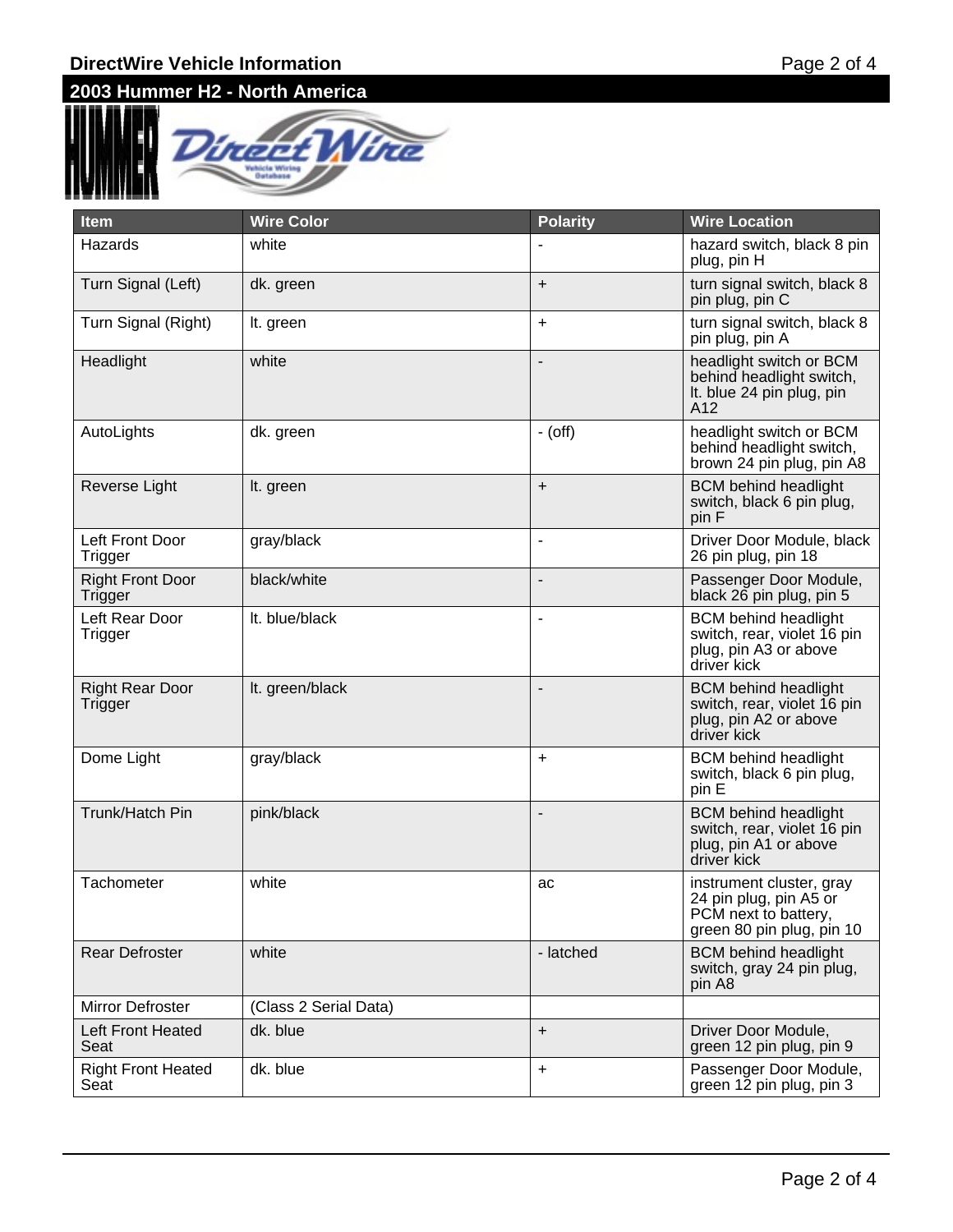### **DirectWire Vehicle Information**

# **2003 Hummer H2 - North America**



| <b>Item</b>                            | <b>Wire Color</b>                                  | <b>Polarity</b>          | <b>Wire Location</b>                                                                                    |
|----------------------------------------|----------------------------------------------------|--------------------------|---------------------------------------------------------------------------------------------------------|
| <b>Speed Sense</b>                     | dk. green/white                                    | ac                       | instrument cluster, gray<br>24 pin plug, pin A4 or<br>PCM next to battery,<br>green 80 pin plug, pin 50 |
| <b>Brake Wire</b>                      | white                                              | $\ddot{}$                | brake switch, black 6 pin<br>plug, pin A                                                                |
| Parking Brake                          | It. blue                                           |                          | parking brake switch or<br><b>BCM</b> behind headlight<br>switch, It. blue 24 pin<br>plug, pin A7       |
| Horn Trigger                           | black/yellow to black                              | $\overline{\phantom{a}}$ | horn switch or BCM<br>behind headlight switch,<br>gray 24 pin plug, pin B9                              |
| Wipers                                 | pink (LO); dk. blue/white (HI)                     | $+; -$                   | wiper switch, gray 7 pin<br>plug, pins H, K                                                             |
| Left Front Window<br>(Up/Down)         | dk. blue - brown                                   | $\mathsf{C}$             | Driver Door Module, black<br>4 pin plug, pins 3 - 1                                                     |
| <b>Right Front Window</b><br>(Up/Down) | dk. blue - brown                                   | $\mathsf{C}$             | Passenger Door Module,<br>black 4 pin plug, pins 4 - 1                                                  |
| Left Rear Window<br>(Up/Down)          | dk. blue - brown                                   | $\mathsf{C}$             | left rear window switch,<br>brown 8 pin plug, pins F -<br>G                                             |
| <b>Right Rear Window</b><br>(Up/Down)  | dk. blue - brown                                   | $\mathsf{C}$             | right rear window switch,<br>brown 8 pin plug, pins F -<br>G                                            |
| Sun Roof<br>(Open/Close)               | brown - orange (function with ignition<br>on only) | $\ddot{}$                | sunroof switch, black 8<br>pin plug, pins E - A                                                         |
| <b>Memory Seat 1</b>                   | red                                                | $\ddot{}$                | Driver Door Module,<br>green 12 pin plug, pin 10                                                        |
| Memory Seat 2                          | pink                                               | $\ddot{}$                | Driver Door Module,<br>green 12 pin plug, pin 5                                                         |
| Radio 12V                              | orange                                             | $\ddot{}$                | radio harness                                                                                           |
| Radio Ground                           | black/white                                        |                          | radio harness                                                                                           |
| Radio Ignition                         | (Class 2 Serial Data)                              |                          |                                                                                                         |
| Factory Amp Turn-on                    | pink (some models)                                 | +                        | radio harness                                                                                           |
| Power Antenna                          | gray (some models)                                 | +                        | radio harness                                                                                           |
| Left Front Speaker<br>$(+/-)$          | tan - gray                                         | $+,-$                    | amp under center console                                                                                |
| <b>Right Front Speaker</b><br>$(+/-)$  | It. green - dk. green                              | $+,-$                    | amp under center console                                                                                |
| Left Rear Speaker<br>(+/-)             | brown - yellow                                     | $+,-$                    | amp under center console                                                                                |
| <b>Right Rear Speaker</b><br>$(+/-)$   | dk. blue - It. blue                                | $+,-$                    | amp under center console                                                                                |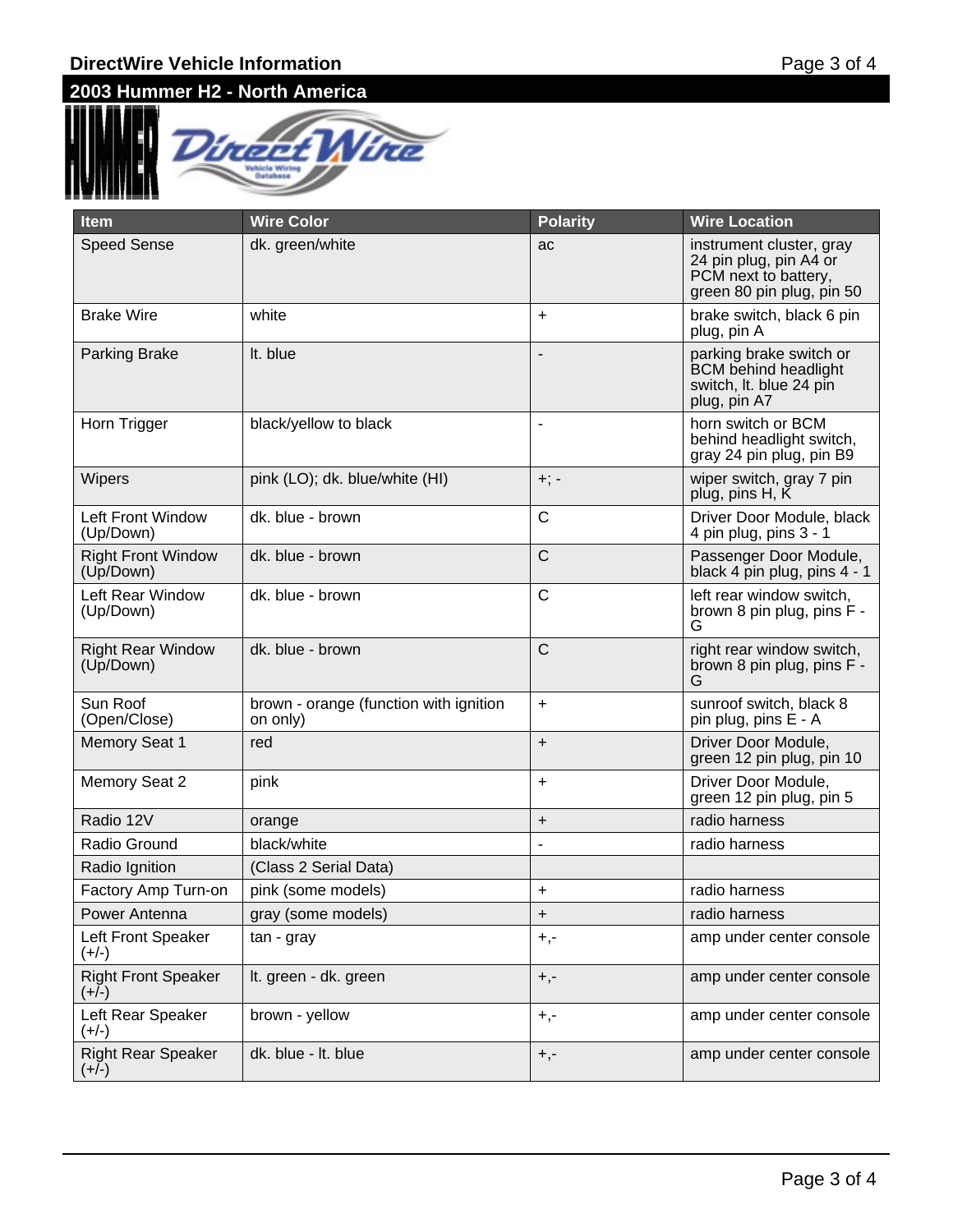

#### **What Fits**

| <b>l</b> tem | ____ | .<br>_ | المستعمد |
|--------------|------|--------|----------|
|              |      |        |          |